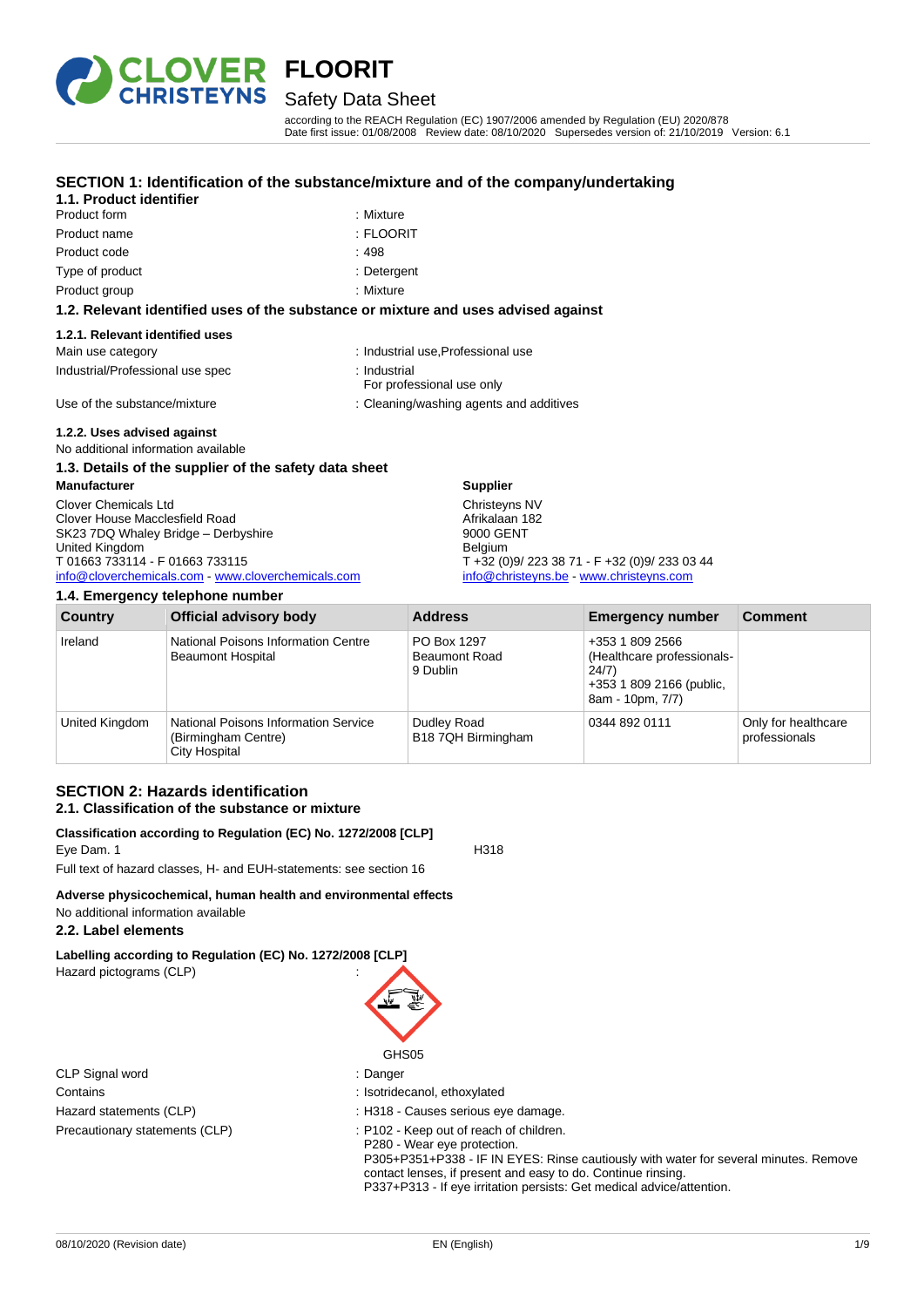#### Safety Data Sheet

according to the REACH Regulation (EC) 1907/2006 amended by Regulation (EU) 2020/878

: EUH208 - Contains Mixture of: 5-chloro-2-methyl-4-isothiazolin-3-one [EC no. 247-500-7] and 2-methyl-2H -isothiazol-3-one [EC no. 220-239-6] (3:1), 1,2-benzisothiazol-3(2H)-one (BIT). May produce an allergic reaction.

#### **2.3. Other hazards**

This substance/mixture does not meet the PBT criteria of REACH regulation, annex XIII

This substance/mixture does not meet the vPvB criteria of REACH regulation, annex XIII

Contains no PBT/vPvB substances ≥ 0.1% assessed in accordance with REACH Annex XIII

| <b>Component</b>                        |                                                                                                                                                                                 |
|-----------------------------------------|---------------------------------------------------------------------------------------------------------------------------------------------------------------------------------|
| Isotridecanol, ethoxylated (69011-36-5) | This substance/mixture does not meet the PBT criteria of REACH regulation, annex XIII<br>This substance/mixture does not meet the vPvB criteria of REACH regulation, annex XIII |

The mixture does not contain substance(s) included in the list established in accordance with Article 59(1) of REACH for having endocrine disrupting properties, or is not identified as having endocrine disrupting properties in accordance with the criteria set out in Commission Delegated Regulation (EU) 2017/2100 or Commission Regulation (EU) 2018/605

#### **SECTION 3: Composition/information on ingredients**

**3.1. Substances**

Not applicable

#### **3.2. Mixtures**

| <b>Name</b>                                                                                                                            | <b>Product identifier</b>                                                                                 | $\frac{9}{6}$ | <b>Classification according to</b><br><b>Regulation (EC) No. 1272/2008</b><br>[CLP]                                                                                                                                               |
|----------------------------------------------------------------------------------------------------------------------------------------|-----------------------------------------------------------------------------------------------------------|---------------|-----------------------------------------------------------------------------------------------------------------------------------------------------------------------------------------------------------------------------------|
| Isotridecanol, ethoxylated                                                                                                             | CAS-no: 69011-36-5<br>REACH-no: polymer                                                                   | $5 - 10$      | Acute Tox. 4 (Oral), H302<br>Eye Dam. 1, H318                                                                                                                                                                                     |
| 1,2-benzisothiazol-3(2H)-one (BIT)                                                                                                     | CAS-no: 2634-33-5<br>Einecs nr: 220-120-9<br>EG annex nr: 613-088-00-6<br>REACH-no: 01-2120761540-<br>60  | < 0.1         | Acute Tox. 4 (Oral), H302<br>Skin Irrit. 2. H315<br>Eye Dam. 1, H318<br><b>Skin Sens. 1, H317</b><br>Aquatic Acute 1, H400 (M=10)                                                                                                 |
| Mixture of: 5-chloro-2-methyl-4-isothiazolin-3-one [EC<br>no. 247-500-7] and 2-methyl-2H -isothiazol-3-one [EC<br>no. 220-239-6] (3:1) | CAS-no: 55965-84-9<br>Einecs nr: 611-341-5<br>EG annex nr: 613-167-00-5<br>REACH-no: 01-2120764691-<br>48 | < 0.1         | Acute Tox. 2 (Inhalation), H330<br>Acute Tox. 2 (Dermal), H310<br>Acute Tox. 3 (Oral), H301<br>Skin Corr. 1C, H314<br>Eye Dam. 1, H318<br>Skin Sens. 1A, H317<br>Aquatic Acute 1, H400 (M=100)<br>Aquatic Chronic 1, H410 (M=100) |

#### **Specific concentration limits:**

| <b>Name</b>                                                                                                                            | <b>Product identifier</b>                                                                                 | <b>Specific concentration limits</b>                                                                                                                                                                             |
|----------------------------------------------------------------------------------------------------------------------------------------|-----------------------------------------------------------------------------------------------------------|------------------------------------------------------------------------------------------------------------------------------------------------------------------------------------------------------------------|
| 1,2-benzisothiazol-3(2H)-one (BIT)                                                                                                     | CAS-no: 2634-33-5<br>Einecs nr: 220-120-9<br>EG annex nr: 613-088-00-6<br>REACH-no: 01-2120761540-<br>60  | (0.05 ≤C < 100) Skin Sens. 1, H317                                                                                                                                                                               |
| Mixture of: 5-chloro-2-methyl-4-isothiazolin-3-one [EC<br>no. 247-500-7] and 2-methyl-2H -isothiazol-3-one [EC<br>no. 220-239-61 (3:1) | CAS-no: 55965-84-9<br>Einecs nr: 611-341-5<br>EG annex nr: 613-167-00-5<br>REACH-no: 01-2120764691-<br>48 | (0.0015 ≤C ≤ 100) Skin Sens. 1A, H317<br>$(0.06 \leq C < 0.6)$ Eye Irrit. 2, H319<br>$(0.06 \leq C < 0.6)$ Skin Irrit. 2, H315<br>$(0.6 \leq C \leq 100)$ Eye Dam. 1, H318<br>(0.6 ≤C ≤ 100) Skin Corr. 1C, H314 |

Full text of H- and EUH-statements: see section 16

#### **SECTION 4: First aid measures**

| : Never give anything by mouth to an unconscious person. If you feel unwell, seek medical<br>advice (show the label where possible).                               |
|--------------------------------------------------------------------------------------------------------------------------------------------------------------------|
| : Allow affected person to breathe fresh air. Allow the victim to rest.                                                                                            |
| : Remove affected clothing and wash all exposed skin area with mild soap and water,<br>followed by warm water rinse.                                               |
| : Rinse cautiously with water for several minutes. Remove contact lenses, if present and<br>easy to do. Continue rinsing. Immediately call a POISON CENTER/doctor. |
|                                                                                                                                                                    |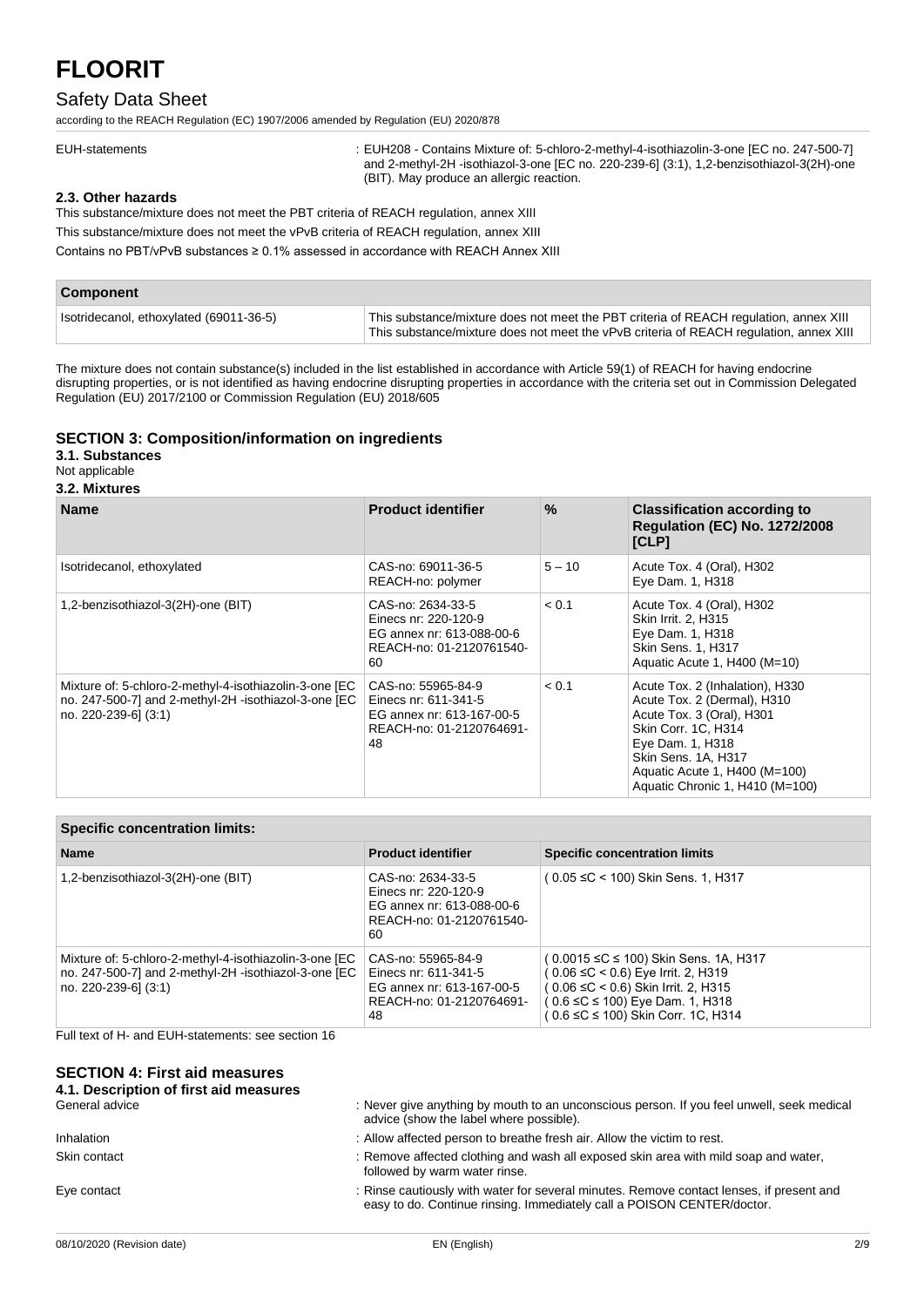### Safety Data Sheet

| according to the REACH Regulation (EC) 1907/2006 amended by Regulation (EU) 2020/878                                                      |                                                                                                                                                                                                        |  |
|-------------------------------------------------------------------------------------------------------------------------------------------|--------------------------------------------------------------------------------------------------------------------------------------------------------------------------------------------------------|--|
| Ingestion                                                                                                                                 | : Rinse mouth. Do NOT induce vomiting. Obtain emergency medical attention.                                                                                                                             |  |
| 4.2. Most important symptoms and effects, both acute and delayed<br>Acute effects eyes                                                    | : Causes serious eye damage. redness, itching, tears.                                                                                                                                                  |  |
| Acute effects oral route                                                                                                                  | : Burns or irritation of the linings of the mouth, throat, and gastrointestinal tract.                                                                                                                 |  |
| 4.3. Indication of any immediate medical attention and special treatment needed<br>No additional information available                    |                                                                                                                                                                                                        |  |
| <b>SECTION 5: Firefighting measures</b><br>5.1. Extinguishing media<br>Suitable extinguishing media                                       | : Water.                                                                                                                                                                                               |  |
| 5.2. Special hazards arising from the substance or mixture<br>Hazardous decomposition products in case of fire                            | : Toxic fumes may be released. Carbon dioxide. Carbon monoxide.                                                                                                                                        |  |
| 5.3. Advice for firefighters<br>Firefighting instructions                                                                                 | : Use water spray or fog for cooling exposed containers. Exercise caution when fighting any<br>chemical fire. Prevent fire fighting water from entering the environment.                               |  |
| Protection during firefighting                                                                                                            | : Do not enter fire area without proper protective equipment, including respiratory protection.                                                                                                        |  |
| <b>SECTION 6: Accidental release measures</b><br>6.1. Personal precautions, protective equipment and emergency procedures                 |                                                                                                                                                                                                        |  |
| 6.1.1. For non-emergency personnel                                                                                                        |                                                                                                                                                                                                        |  |
| <b>Emergency procedures</b>                                                                                                               | : Evacuate unnecessary personnel.                                                                                                                                                                      |  |
| 6.1.2. For emergency responders                                                                                                           |                                                                                                                                                                                                        |  |
| Protective equipment                                                                                                                      | : Equip cleanup crew with proper protection.                                                                                                                                                           |  |
| Emergency procedures                                                                                                                      | : Ventilate area.                                                                                                                                                                                      |  |
| 6.2. Environmental precautions<br>Prevent entry to sewers and public waters. Notify authorities if liquid enters sewers or public waters. |                                                                                                                                                                                                        |  |
| 6.3. Methods and material for containment and cleaning up<br>Methods for cleaning up                                                      | : Soak up spills with inert solids, such as clay or diatomaceous earth as soon as possible.<br>Collect spillage. Store away from other materials.                                                      |  |
| 6.4. Reference to other sections<br>See Section 8. Exposure controls and personal protection.                                             |                                                                                                                                                                                                        |  |
| <b>SECTION 7: Handling and storage</b><br>7.1. Precautions for safe handling                                                              |                                                                                                                                                                                                        |  |
| Precautions for safe handling                                                                                                             | : Wash hands and other exposed areas with mild soap and water before eating, drinking or<br>smoking and when leaving work. Provide good ventilation in process area to prevent<br>formation of vapour. |  |
| Hygiene measures                                                                                                                          | : Wash hands, forearms and face thoroughly after handling.                                                                                                                                             |  |
| 7.2. Conditions for safe storage, including any incompatibilities<br>Storage conditions                                                   | : Keep container closed when not in use.                                                                                                                                                               |  |
| Packaging materials                                                                                                                       | : polyethylene. stainless steel. glass.                                                                                                                                                                |  |
| 7.3. Specific end use(s)<br>No additional information available                                                                           |                                                                                                                                                                                                        |  |
| <b>SECTION 8: Exposure controls/personal protection</b><br>8.1. Control parameters                                                        |                                                                                                                                                                                                        |  |
| 8.1.1 National occupational exposure and biological limit values<br>No additional information available                                   |                                                                                                                                                                                                        |  |
| 8.1.2. Recommended monitoring procedures<br>No additional information available                                                           |                                                                                                                                                                                                        |  |

#### **8.1.3. Air contaminants formed** No additional information available

#### **8.1.4. DNEL and PNEC**

No additional information available

#### **8.1.5. Control banding**

No additional information available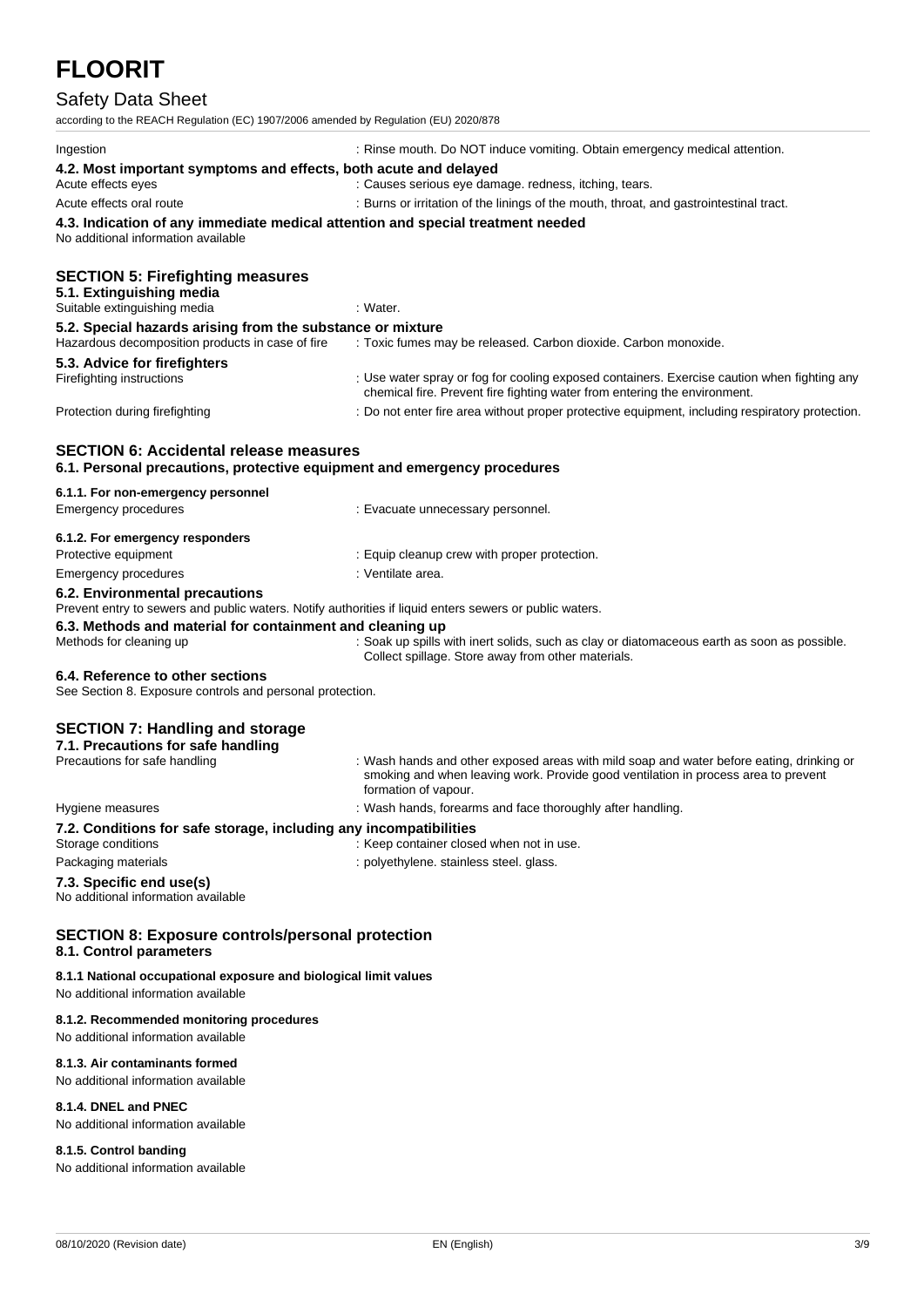#### Safety Data Sheet

according to the REACH Regulation (EC) 1907/2006 amended by Regulation (EU) 2020/878

#### **8.2. Exposure controls**

#### **8.2.1. Appropriate engineering controls**

No additional information available

#### **8.2.2. Personal protection equipment**

**Personal protective equipment:**

Avoid all unnecessary exposure.

**Personal protective equipment symbol(s):**



#### **8.2.2.1. Eye and face protection**

**Eye protection:** Chemical goggles or safety glasses

**8.2.2.2. Skin protection** No additional information available

#### **8.2.2.3. Respiratory protection**

No additional information available

**8.2.2.4. Thermal hazards** No additional information available

**8.2.3. Environmental exposure controls**

**Other information:**

Do not eat, drink or smoke during use.

#### **SECTION 9: Physical and chemical properties 9.1. Information on basic physical and chemical properties**

| Physical state                                  | : Liquid            |
|-------------------------------------------------|---------------------|
| Colour                                          | : Green.            |
| Physical state/form                             | : Liquid.           |
| Odour                                           | : Lemon.            |
| Odour threshold                                 | : Not available     |
| Melting point/range                             | : 0 °C              |
| Freezing point                                  | : Not available     |
| Boiling point/Boiling range                     | : 100 $^{\circ}$ C  |
| Flammability                                    | : Non flammable.    |
| <b>Explosive limits</b>                         | : Not available     |
| Lower explosion limit                           | : Not available     |
| Upper explosion limit                           | : Not available     |
| Flash point                                     | : Not available     |
| Autoignition temperature                        | : Not available     |
| Decomposition temperature                       | : Not available     |
| рH                                              | $:6.5 - 8.5$        |
| Viscosity, kinematic                            | : Not available     |
| Solubility                                      | : Soluble in water. |
| Partition coefficient n-octanol/water (Log Kow) | : Not available     |
| Vapour pressure                                 | : Not available     |
| Vapour pressure at 50 °C                        | : Not available     |
| Density                                         | : Not available     |
| Relative density                                | : 1.003             |
| Relative vapour density at 20 °C                | : Not available     |
| Particle characteristics                        | : Not applicable    |
|                                                 |                     |

#### **9.2. Other information**

**9.2.1. Information with regard to physical hazard classes** No additional information available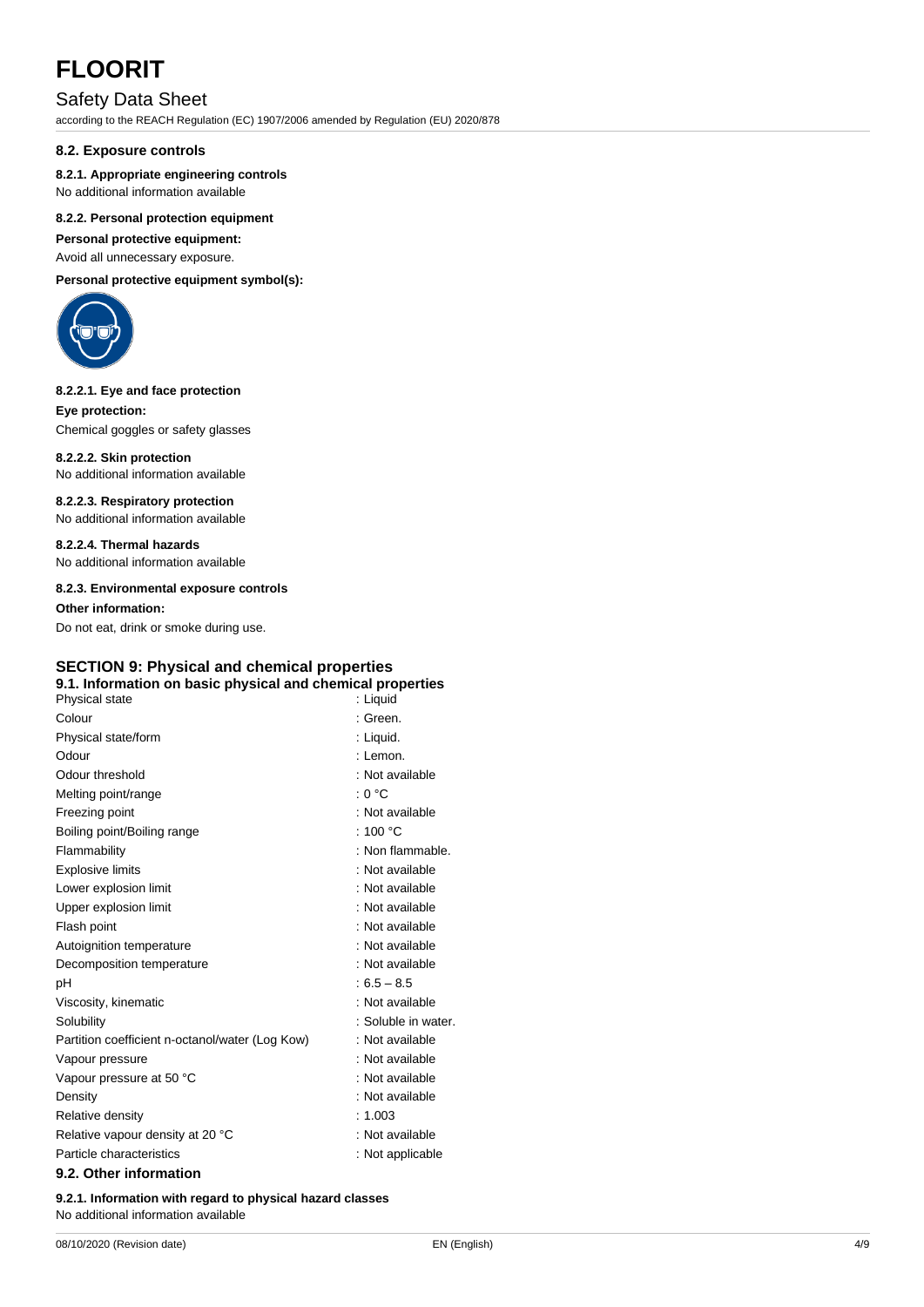#### Safety Data Sheet

according to the REACH Regulation (EC) 1907/2006 amended by Regulation (EU) 2020/878

#### **9.2.2. Other safety characteristics**

No additional information available

#### **SECTION 10: Stability and reactivity**

**10.1. Reactivity** No additional information available **10.2. Chemical stability** Stable under normal conditions.

#### **10.3. Possibility of hazardous reactions**

No dangerous reactions known under normal conditions of use.

**10.4. Conditions to avoid**

Extremely high or low temperatures. **10.5. Incompatible materials**

No additional information available

**10.6. Hazardous decomposition products**

fume. Carbon monoxide. Carbon dioxide.

#### **SECTION 11: Toxicological information**

#### **11.1. Information on hazard classes as defined in Regulation (EC) No 1272/2008**

| Acute toxicity (oral)       | : Not classified |
|-----------------------------|------------------|
| Acute toxicity (dermal)     | : Not classified |
| Acute toxicity (inhalation) | : Not classified |

| Mixture of: 5-chloro-2-methyl-4-isothiazolin-3-one [EC no. 247-500-7] and 2-methyl-2H -isothiazol-3-one [EC no. 220-239-<br>6] (3:1) (55965-84-9) |                    |
|---------------------------------------------------------------------------------------------------------------------------------------------------|--------------------|
| $\Box$ DEO oral rat                                                                                                                               | $64 \text{ mol/s}$ |

| 1,2-benzisothiazol-3(2H)-one (BIT) (2634-33-5) |                        |
|------------------------------------------------|------------------------|
| LC50 Inhalation - Rat (Dust/Mist)              | $0.33 \text{ mg/l/4h}$ |
| LC50 Inhalation - Rat                          | $0.33 \text{ mg/l/4h}$ |
| LD50 dermal rabbit                             | 78 mg/kg               |
| LD50 dermal rat                                | 87.12 mg/kg            |
| LD50 oral rat                                  | 64 mg/kg               |

| LD50 oral                          | 490 mg/kg bodyweight                                               |
|------------------------------------|--------------------------------------------------------------------|
| LD50 dermal rat                    | 2000 mg/kg bodyweight                                              |
| Skin corrosion/irritation          | : Not classified                                                   |
|                                    | $pH: 6.5 - 8.5$                                                    |
| Additional information             | : Based on available data, the classification criteria are not met |
| Serious eye damage/irritation      | : Causes serious eye damage.                                       |
|                                    | $pH: 6.5 - 8.5$                                                    |
| Respiratory or skin sensitisation  | : Not classified                                                   |
| Additional information             | : Based on available data, the classification criteria are not met |
| Germ cell mutagenicity             | : Not classified                                                   |
| Additional information             | : Based on available data, the classification criteria are not met |
| Carcinogenicity                    | : Not classified                                                   |
| Additional information             | : Based on available data, the classification criteria are not met |
| Reproductive toxicity              | : Not classified                                                   |
| Additional information             | : Based on available data, the classification criteria are not met |
| STOT-single exposure               | : Not classified                                                   |
| Additional information             | : Based on available data, the classification criteria are not met |
| STOT-repeated exposure             | : Not classified                                                   |
| Additional information             | : Based on available data, the classification criteria are not met |
| Aspiration hazard                  | : Not classified                                                   |
| Additional information             | : Based on available data, the classification criteria are not met |
| 11.2. Information on other hazards |                                                                    |

**11.2.1. Endocrine disrupting properties** No additional information available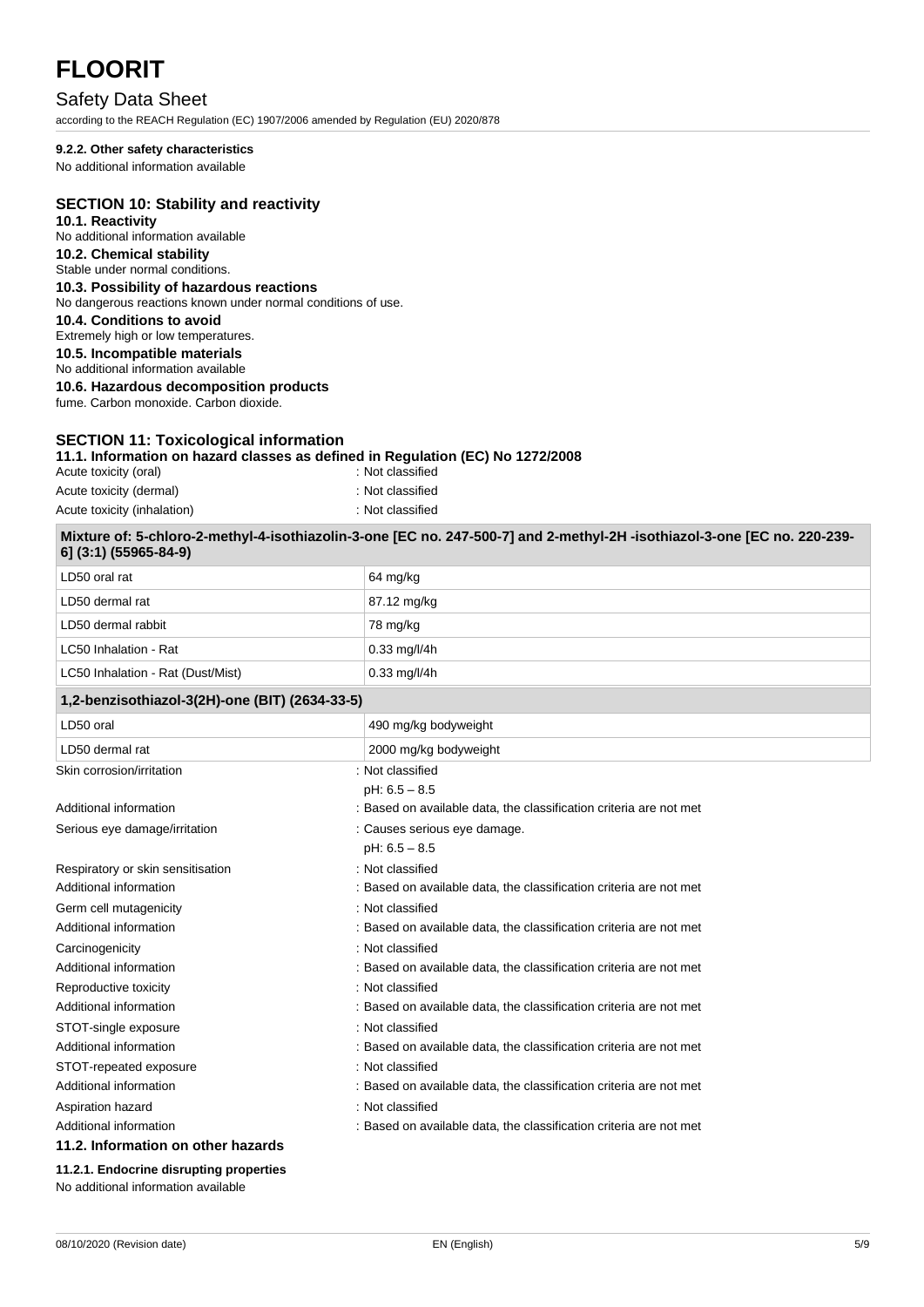#### Safety Data Sheet

according to the REACH Regulation (EC) 1907/2006 amended by Regulation (EU) 2020/878

#### **11.2.2. Other information**

Potential adverse human health effects and symptoms

: Based on available data, the classification criteria are not met

#### **SECTION 12: Ecological information**

| 12.1. Toxicity                                               |                  |
|--------------------------------------------------------------|------------------|
| Hazardous to the aquatic environment, short-term<br>(acute)  | : Not classified |
| Hazardous to the aquatic environment, long-term<br>(chronic) | : Not classified |
| Not rapidly degradable                                       |                  |

**Mixture of: 5-chloro-2-methyl-4-isothiazolin-3-one [EC no. 247-500-7] and 2-methyl-2H -isothiazol-3-one [EC no. 220-239- 6] (3:1) (55965-84-9)**

| LC50 - Fish [1]                                                                                           | 0.19 mg/l Rainbow trout                                                                                                                                                                                                                                                                                                                                                                                          |
|-----------------------------------------------------------------------------------------------------------|------------------------------------------------------------------------------------------------------------------------------------------------------------------------------------------------------------------------------------------------------------------------------------------------------------------------------------------------------------------------------------------------------------------|
| LC50 - Fish [2]                                                                                           | zonnebaars                                                                                                                                                                                                                                                                                                                                                                                                       |
| EC50 - Crustacea [1]                                                                                      | $0.16$ mg/l                                                                                                                                                                                                                                                                                                                                                                                                      |
| EC50 - Other aquatic organisms [1]                                                                        | 0.126 mg/l waterflea                                                                                                                                                                                                                                                                                                                                                                                             |
| EC50 - Other aquatic organisms [2]                                                                        | $0.003$ mg/l                                                                                                                                                                                                                                                                                                                                                                                                     |
| EC50 72h - Algae [1]                                                                                      | $0.027$ mg/l                                                                                                                                                                                                                                                                                                                                                                                                     |
| ErC50 algae                                                                                               | 0.003 mg/l Skeletonema costatum                                                                                                                                                                                                                                                                                                                                                                                  |
| ErC50 other aquatic plants                                                                                | 0.018 mg/l selenastrum capricornutum                                                                                                                                                                                                                                                                                                                                                                             |
| NOEC chronic fish                                                                                         | $0.05$ mg/l                                                                                                                                                                                                                                                                                                                                                                                                      |
| NOEC chronic crustacea                                                                                    | $0.1$ mg/l                                                                                                                                                                                                                                                                                                                                                                                                       |
| NOEC chronic algae                                                                                        | $0.0014$ mg/l                                                                                                                                                                                                                                                                                                                                                                                                    |
| 1,2-benzisothiazol-3(2H)-one (BIT) (2634-33-5)                                                            |                                                                                                                                                                                                                                                                                                                                                                                                                  |
| LC50 - Fish [1]                                                                                           | $1.3$ mg/l                                                                                                                                                                                                                                                                                                                                                                                                       |
| EC50 - Crustacea [1]                                                                                      | $2.94$ mg/l                                                                                                                                                                                                                                                                                                                                                                                                      |
| ErC50 algae                                                                                               | $0.084$ mg/l                                                                                                                                                                                                                                                                                                                                                                                                     |
| NOEC chronic fish                                                                                         | $0.74$ mg/l                                                                                                                                                                                                                                                                                                                                                                                                      |
| NOEC chronic crustacea                                                                                    | $0.7$ mg/l                                                                                                                                                                                                                                                                                                                                                                                                       |
| NOEC chronic algae                                                                                        | $0.043$ mg/l                                                                                                                                                                                                                                                                                                                                                                                                     |
| 12.2. Persistence and degradability                                                                       |                                                                                                                                                                                                                                                                                                                                                                                                                  |
| <b>FLOORIT</b>                                                                                            |                                                                                                                                                                                                                                                                                                                                                                                                                  |
| Persistence and degradability                                                                             | Biodegradable. The surfactant(s) contained in this preparation complies (comply) with the<br>biodegradability criteria as laid down in Regulation (EC) No. 648/2004 on detergents. Data<br>to support this assertion are held at the disposal of the competent authorities of the<br>Member States and will be made available to them, at their direct request or at the request<br>of a detergent manufacturer. |
| 12.3. Bioaccumulative potential                                                                           |                                                                                                                                                                                                                                                                                                                                                                                                                  |
| <b>FLOORIT</b>                                                                                            |                                                                                                                                                                                                                                                                                                                                                                                                                  |
| Bioaccumulative potential                                                                                 | No bioaccumulation.                                                                                                                                                                                                                                                                                                                                                                                              |
| 6] (3:1) (55965-84-9)                                                                                     | Mixture of: 5-chloro-2-methyl-4-isothiazolin-3-one [EC no. 247-500-7] and 2-methyl-2H-isothiazol-3-one [EC no. 220-239-                                                                                                                                                                                                                                                                                          |
| Log Pow                                                                                                   | 0.4                                                                                                                                                                                                                                                                                                                                                                                                              |
| 12.4. Mobility in soil<br>No additional information available<br>12.5. Results of PBT and vPvB assessment |                                                                                                                                                                                                                                                                                                                                                                                                                  |
| <b>FLOORIT</b>                                                                                            |                                                                                                                                                                                                                                                                                                                                                                                                                  |
| This substance/mixture does not meet the PBT criteria of REACH regulation, annex XIII                     |                                                                                                                                                                                                                                                                                                                                                                                                                  |
| This substance/mixture does not meet the vPvB criteria of REACH regulation, annex XIII                    |                                                                                                                                                                                                                                                                                                                                                                                                                  |
| 12.6. Endocrine disrupting properties<br>No additional information available                              |                                                                                                                                                                                                                                                                                                                                                                                                                  |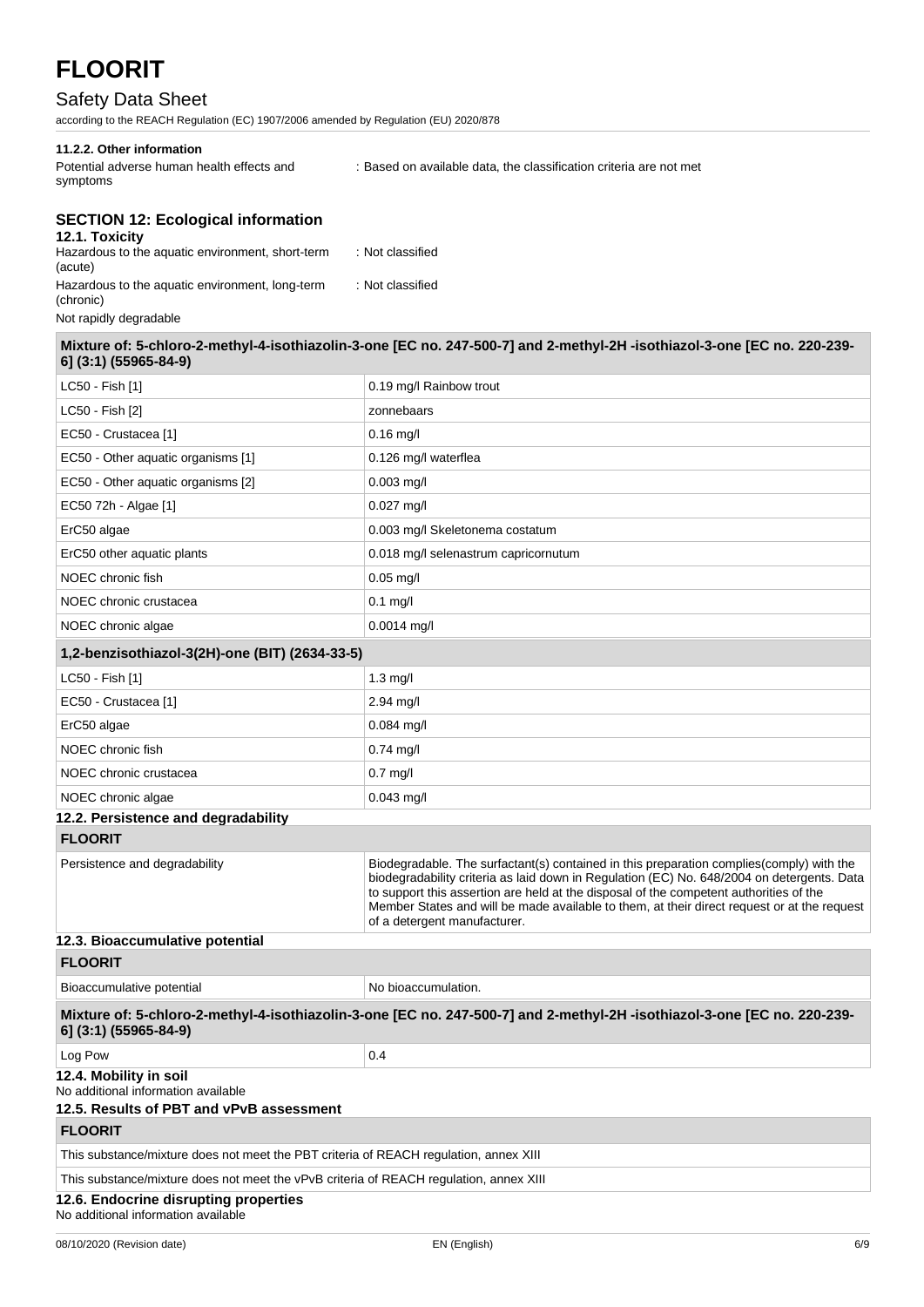#### Safety Data Sheet

according to the REACH Regulation (EC) 1907/2006 amended by Regulation (EU) 2020/878

### **12.7. Other adverse effects**

: Avoid release to the environment.

#### **SECTION 13: Disposal considerations**

#### **13.1. Waste treatment methods**

| Product/Packaging disposal recommendations | : Dispose in a safe manner in accordance with local/national regulations. |
|--------------------------------------------|---------------------------------------------------------------------------|
| Waste / unused products                    | : Avoid release to the environment.                                       |

#### **SECTION 14: Transport information**

In accordance with ADR / IMDG / IATA

| <b>ADR</b>                             | <b>IMDG</b>   | <b>IATA</b>   |
|----------------------------------------|---------------|---------------|
| 14.1. UN number or ID number           |               |               |
| Not regulated                          | Not regulated | Not regulated |
| 14.2. UN proper shipping name          |               |               |
| Not regulated                          | Not regulated | Not regulated |
| 14.3. Transport hazard class(es)       |               |               |
| Not regulated                          | Not regulated | Not regulated |
| 14.4. Packing group                    |               |               |
| Not regulated                          | Not regulated | Not regulated |
| <b>14.5. Environmental hazards</b>     |               |               |
| Not regulated                          | Not regulated | Not regulated |
| No supplementary information available |               |               |

#### **14.6. Special precautions for user**

**Overland transport**

Not regulated

#### **Transport by sea**

Not regulated

#### **Air transport**

Not regulated

**14.7. Maritime transport in bulk according to IMO instruments** Not applicable

#### **SECTION 15: Regulatory information**

**15.1. Safety, health and environmental regulations/legislation specific for the substance or mixture**

#### **15.1.1. EU-Regulations**

Contains no REACH substances with Annex XVII restrictions

Contains no substance on the REACH candidate list

Contains no REACH Annex XIV substances

Contains no substance subject to Regulation (EU) No 649/2012 of the European Parliament and of the Council of 4 July 2012 concerning the export and import of hazardous chemicals.

Contains no substance subject to Regulation (EU) No 2019/1021 of the European Parliament and of the Council of 20 June 2019 on persistent organic pollutants

Contains no substance subject to REGULATION (EU) No 1005/2009 OF THE EUROPEAN PARLIAMENT AND OF THE COUNCIL of 16 September 2009 on substances that deplete the ozone layer.

Contains no substance subject to Regulation (EU) 2019/1148 of the European Parliament and of the Council of 20 June 2019 on the marketing and use of explosives precursors.

#### **Allergenic fragrances > 0,01%:**

CITRAL

AMYL CINNAMAL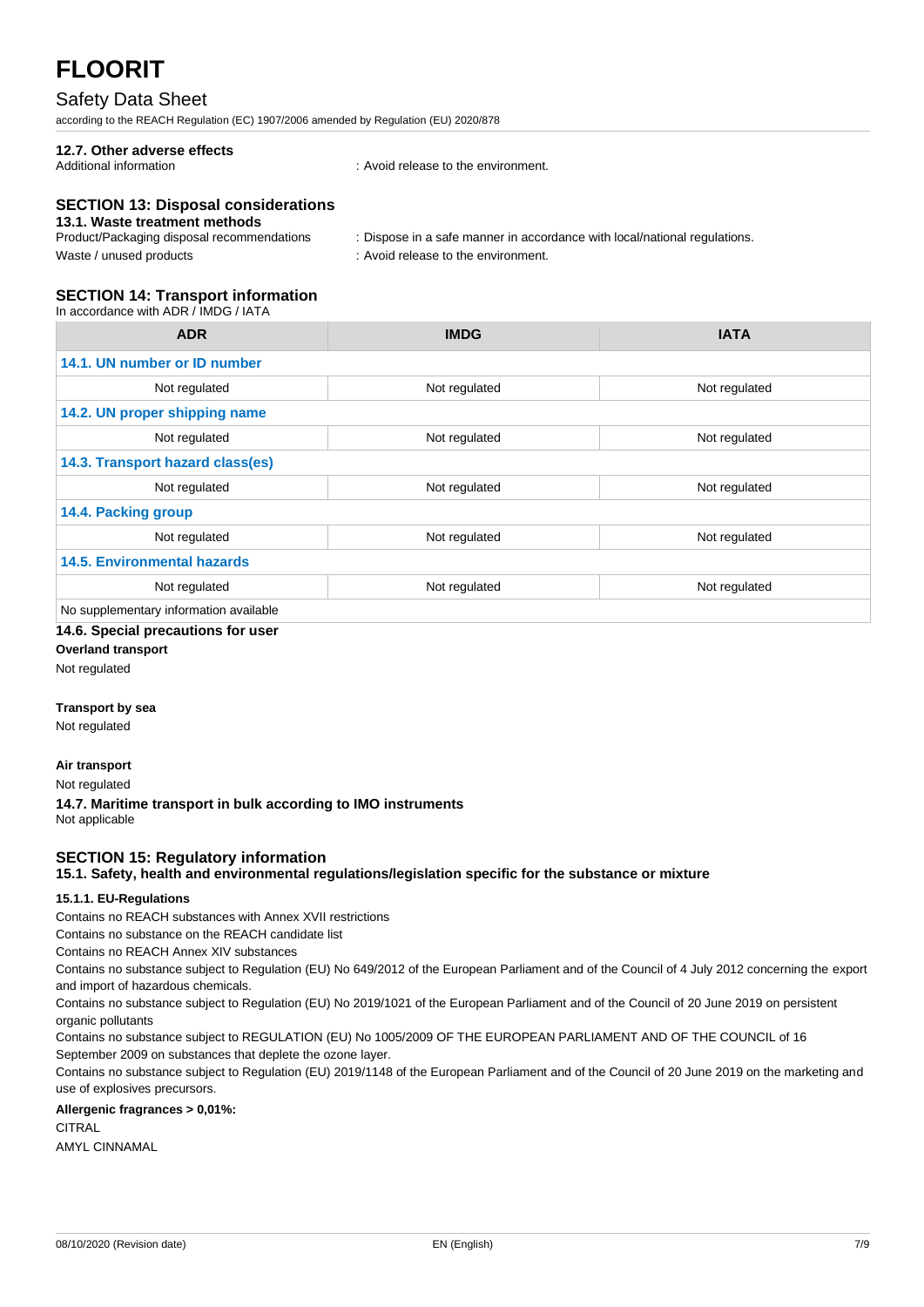#### Safety Data Sheet

according to the REACH Regulation (EC) 1907/2006 amended by Regulation (EU) 2020/878

| Detergent Regulation (648/2004/EC): Labelling of contents: |               |
|------------------------------------------------------------|---------------|
| Component                                                  | $\frac{0}{6}$ |
| non-ionic surfactants.                                     |               |

non-ionic surfactants 5-15% and the state of the state of the state of the state of the state of the state of the state of the state of the state of the state of the state of the state of the state of the state of the stat METHYLCHLOROISOTHIAZOLINONE (AND) METHYLISOTHIAZOLINONE BENZISOTHIAZOLINONE

Contains no substance subject to Regulation (EC) 273/2004 of the European Parliament and of the Council of 11 February 2004 on the manufacture and the placing on market of certain substances used in the illicit manufacture of narcotic drugs and psychotropic substances.

#### **15.1.2. National regulations**

No additional information available

**15.2. Chemical safety assessment**

No chemical safety assessment has been carried out

### **SECTION 16: Other information**<br>Data sources

: REGULATION (EC) No 1272/2008 OF THE EUROPEAN PARLIAMENT AND OF THE COUNCIL of 16 December 2008 on classification, labelling and packaging of substances and mixtures, amending and repealing Directives 67/548/EEC and 1999/45/EC, and amending Regulation (EC) No 1907/2006.

Other information : None.

| Full text of H- and EUH-statements: |                                                                                                                                                                                                                     |
|-------------------------------------|---------------------------------------------------------------------------------------------------------------------------------------------------------------------------------------------------------------------|
| Acute Tox. 2 (Dermal)               | Acute toxicity (dermal), Category 2                                                                                                                                                                                 |
| Acute Tox. 2 (Inhalation)           | Acute toxicity (inhal.), Category 2                                                                                                                                                                                 |
| Acute Tox. 3 (Oral)                 | Acute toxicity (oral), Category 3                                                                                                                                                                                   |
| Acute Tox. 4 (Oral)                 | Acute toxicity (oral), Category 4                                                                                                                                                                                   |
| <b>Aquatic Acute 1</b>              | Hazardous to the aquatic environment - Acute Hazard, Category 1                                                                                                                                                     |
| Aquatic Chronic 1                   | Hazardous to the aquatic environment - Chronic Hazard, Category 1                                                                                                                                                   |
| <b>EUH208</b>                       | Contains Mixture of: 5-chloro-2-methyl-4-isothiazolin-3-one [EC no. 247-500-7] and 2-methyl-2H -isothiazol-3-one [EC<br>no. 220-239-6] (3:1), 1,2-benzisothiazol-3(2H)-one (BIT). May produce an allergic reaction. |
| Eye Dam. 1                          | Serious eye damage/eye irritation, Category 1                                                                                                                                                                       |
| Eye Irrit. 2                        | Serious eye damage/eye irritation, Category 2                                                                                                                                                                       |
| H301                                | Toxic if swallowed.                                                                                                                                                                                                 |
| H302                                | Harmful if swallowed.                                                                                                                                                                                               |
| H310                                | Fatal in contact with skin.                                                                                                                                                                                         |
| H314                                | Causes severe skin burns and eye damage.                                                                                                                                                                            |
| H315                                | Causes skin irritation.                                                                                                                                                                                             |
| H317                                | May cause an allergic skin reaction.                                                                                                                                                                                |
| H318                                | Causes serious eye damage.                                                                                                                                                                                          |
| H319                                | Causes serious eye irritation.                                                                                                                                                                                      |
| H330                                | Fatal if inhaled.                                                                                                                                                                                                   |
| H400                                | Very toxic to aquatic life.                                                                                                                                                                                         |
| H410                                | Very toxic to aquatic life with long lasting effects.                                                                                                                                                               |
| Skin Corr. 1C                       | Skin corrosion/irritation, Category 1, Sub-Category 1C                                                                                                                                                              |
| Skin Irrit. 2                       | Skin corrosion/irritation, Category 2                                                                                                                                                                               |
| Skin Sens. 1                        | Skin sensitisation, Category 1                                                                                                                                                                                      |
| Skin Sens, 1A                       | Skin sensitisation, category 1A                                                                                                                                                                                     |

**Classification and procedure used to derive the classification for mixtures according to Regulation (EC) 1272/2008 [CLP]:** Eye Dam. 1 H318 Calculation method Safety Data Sheet (SDS), EU